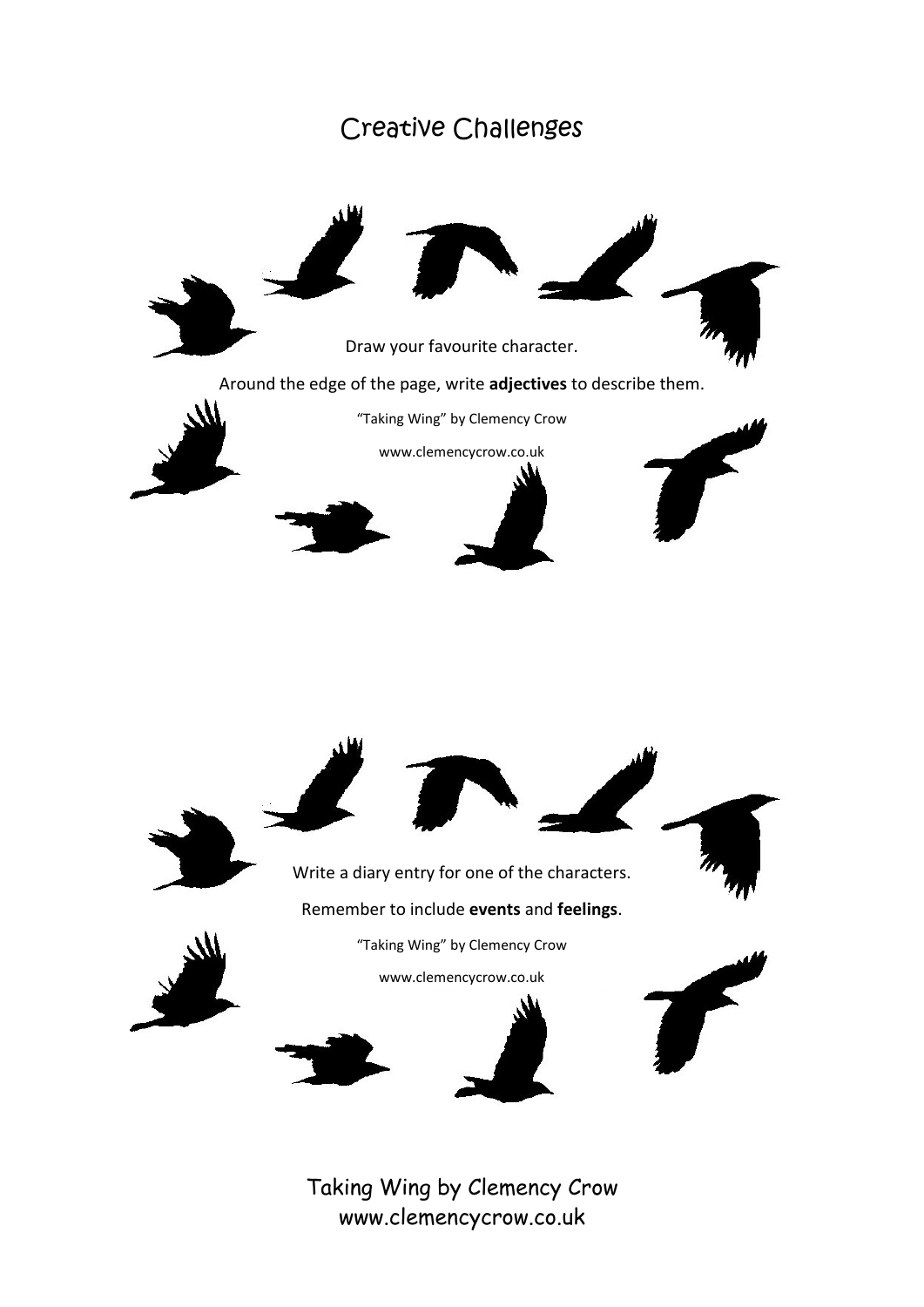





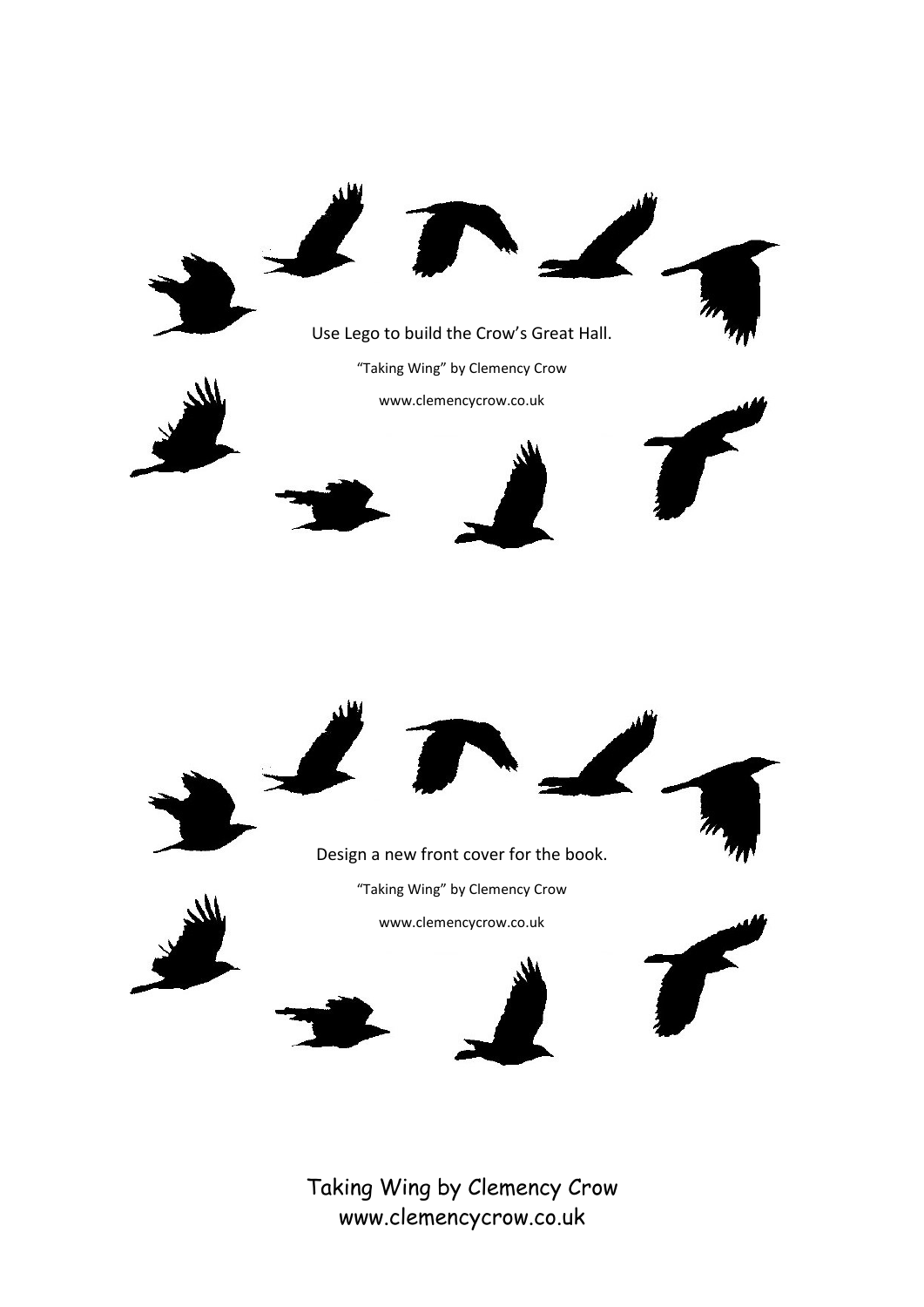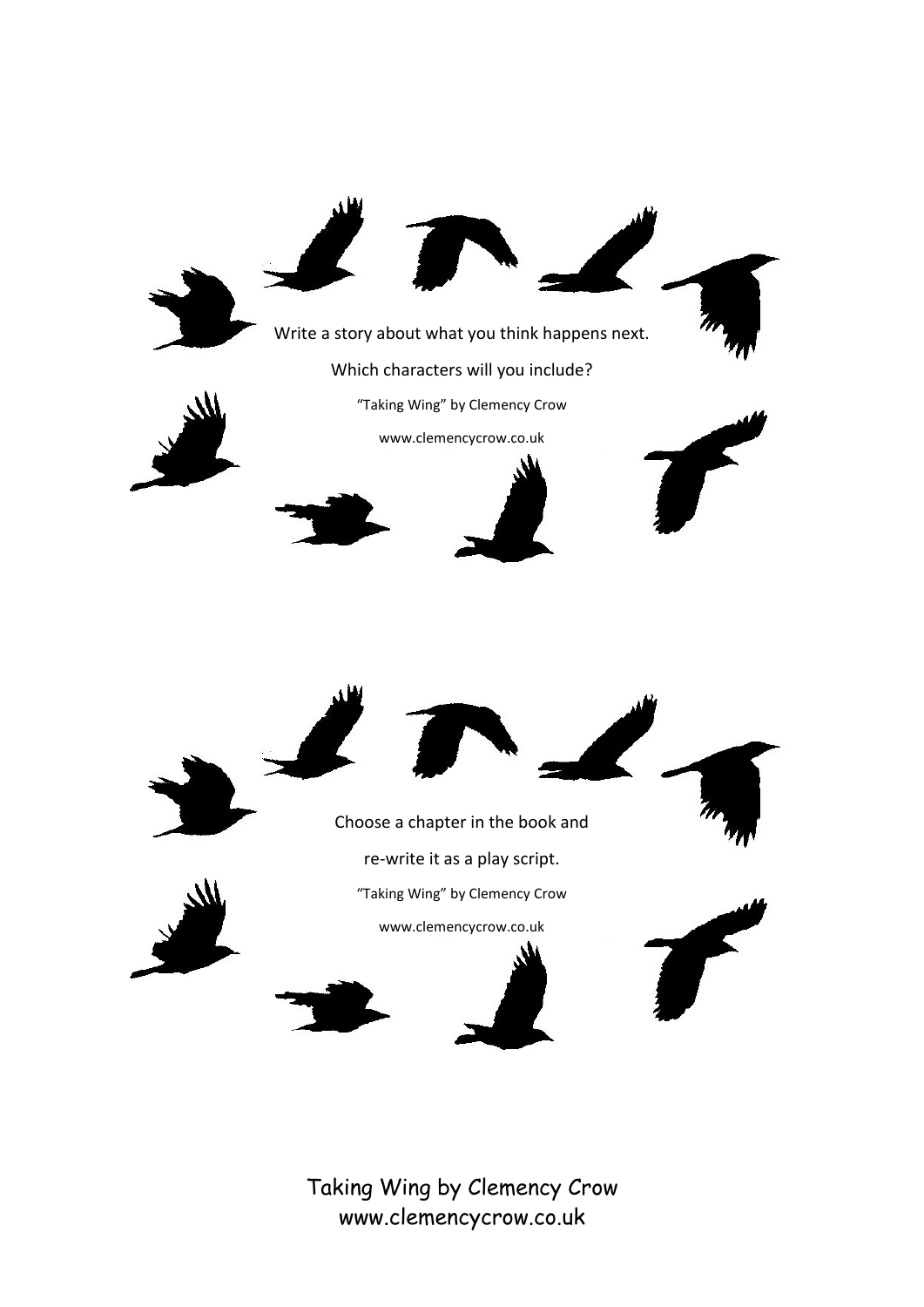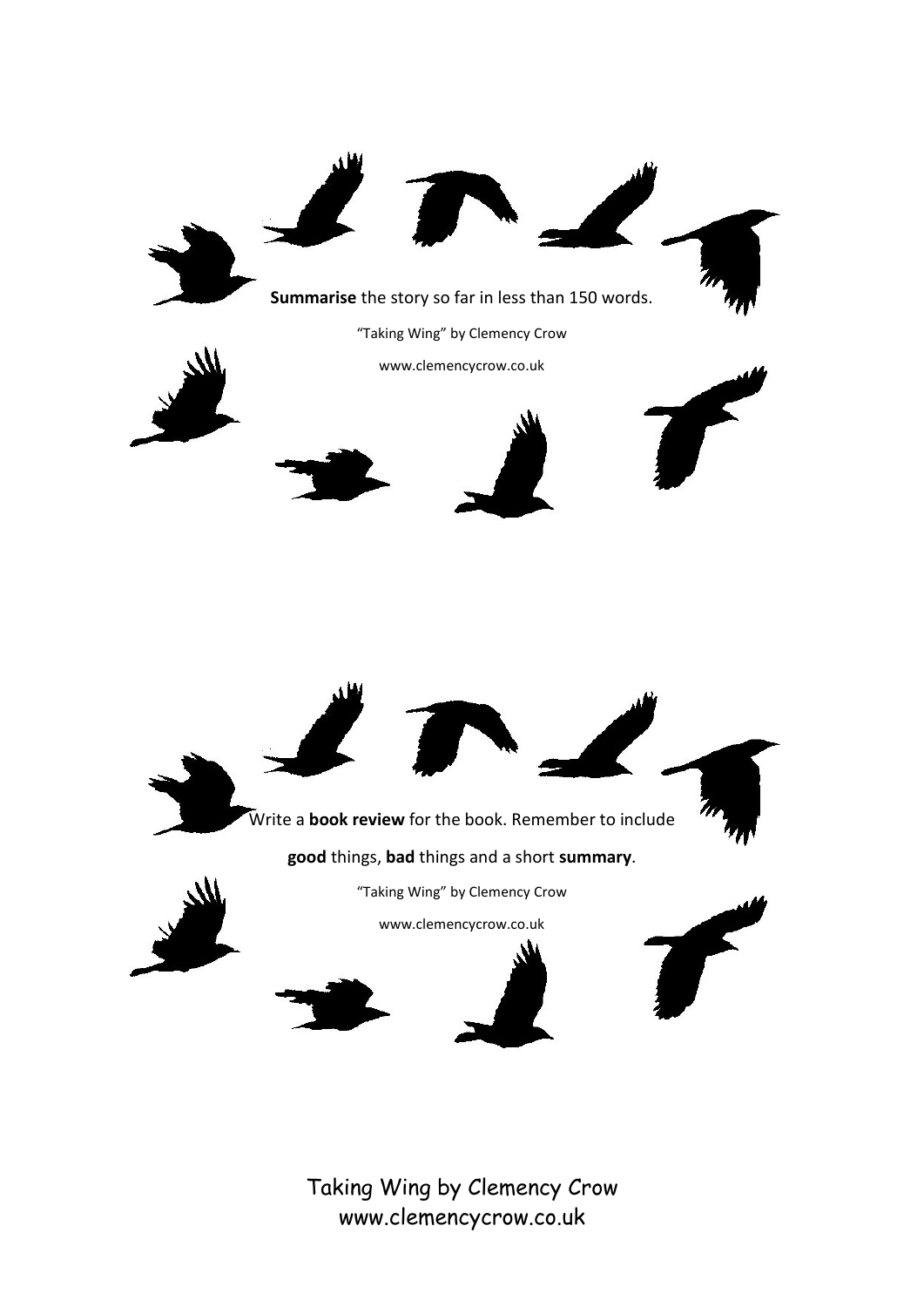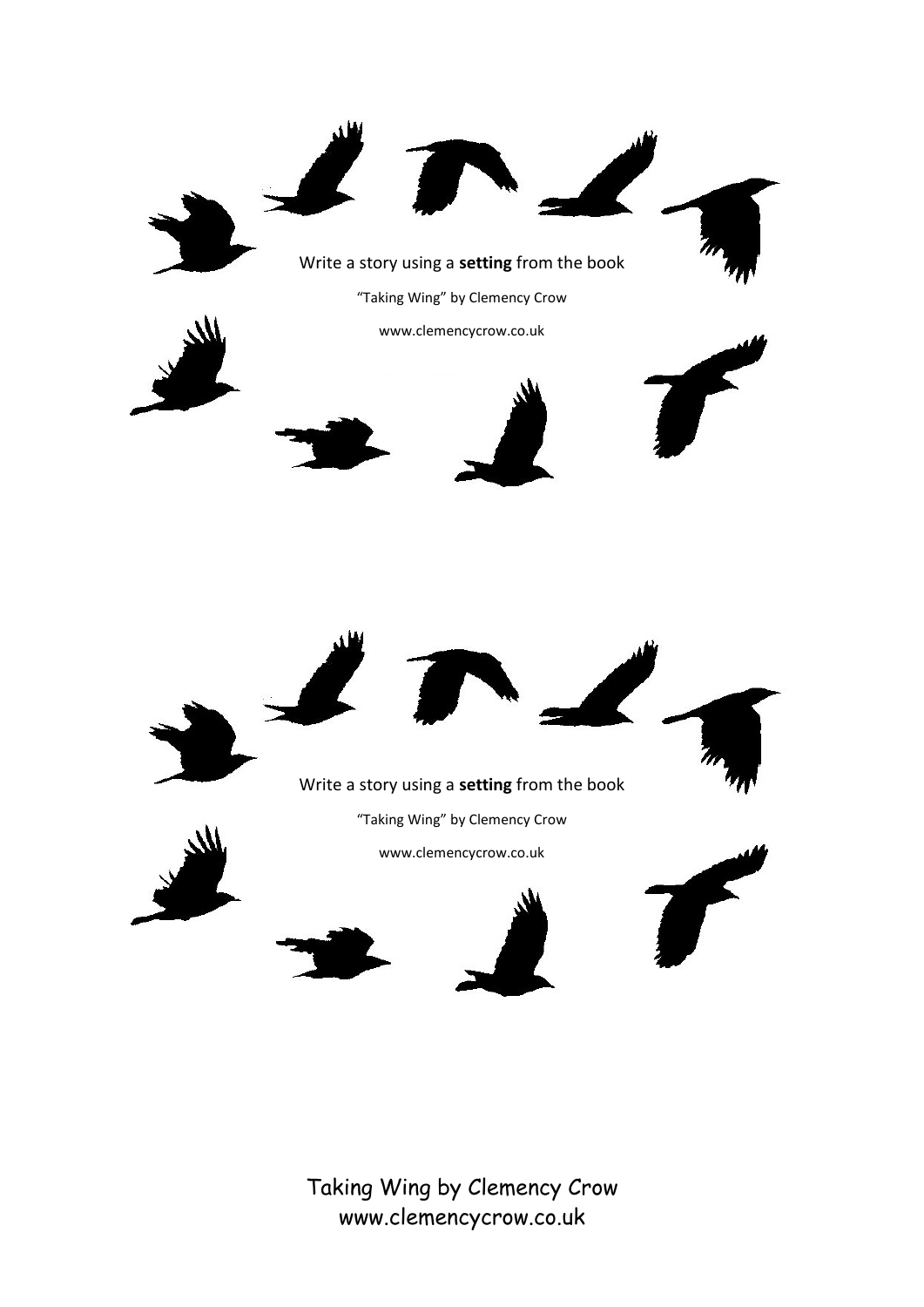

Choose a type of bird to research and give a presentation to the class.



"Taking Wing" by Clemency Crow

www.clemencycrow.co.uk